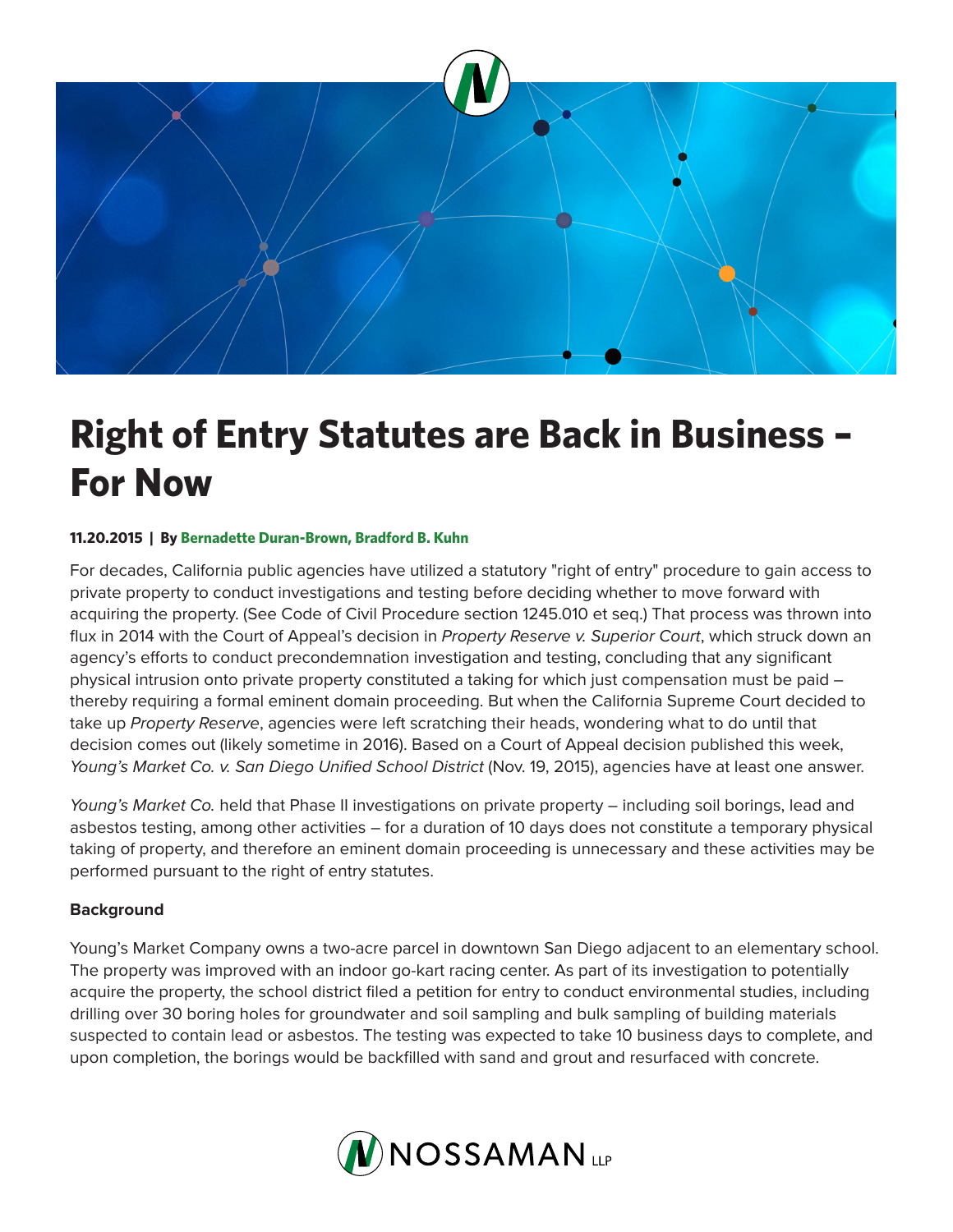The property owner opposed the petition, arguing (i) the right of entry statutes only permitted innocuous or superficial entries on property, and (ii) the school district's proposal was an unconstitutional taking. The owner argued that the removal of dirt and building materials effected a permanent physical occupation, thereby requiring the district to file a condemnation action and pay just compensation as determined by a jury. The owner alternatively asked for the court to stay the decision until *Property Reserve* is decided by the California Supreme Court, or require the district to deposit \$500,000 toward compensation for lost rent, goodwill, and property.

The trial court granted the school district's petition for entry, allowing for the testing to move forward upon the district's depositing \$5,000 as the probable amount of compensation.

# **The Court of Appeal**

On a petition for writ of mandate to the Court of Appeal, the Court started by walking through the law on permanent physical takings, temporary physical takings, and regulatory takings -- mirroring the discussion in *Property Reserve*. The Court next discussed the right of entry statutes, which allow for entry onto property for various testing and studies upon a deposit of probable compensation; if damage or interference occurs in an amount above the deposit, the court can enter judgment for any unpaid portion or the owner may recover for such damage through a civil action.

After considering the scope of the proposed testing, the Court concluded that the school district's activities did not qualify as a taking of property that would require a full eminent domain jury trial to determine just compensation. The Court found no permanent, physical taking, as the testing was limited to ten days and involved the removal of minimal amounts of building surfaces (less than the size of a postage stamp), and the re-filling of two-inch to six-inch diameter borings with sand or grout. The Court likewise found no temporary physical taking, as the duration was short and the intrusion was minimal – with no evidence of substantial disruption to the property's use or operation.

## **Conclusion**

As we've indicated in our prior analysis of *Property Reserve*, these right of entry cases are likely going to be decided on the duration of testing and inspection. According to the Court in *Young's Market Co.,* 10 days is acceptable. But where does that leave us now?

Public agencies can take a bit more comfort in moving forward with petitions for right of entry. Being able to rely on the *Young's Market Co*. decision provides strong support that the statutes are still constitutional and available for pre-acquisition testing and inspections. So if your public agency has had a project on hold pending moving forward with environmental testing, or has had difficulty securing access to private property, you now have the authority you need to proceed to court to secure access, or at a minimum a much stronger negotiating position with private property owners.

But don't take too much comfort. We're still awaiting a decision by the California Supreme Court in *Property Reserve*. That decision could fully support and align with the conclusions in *Young's Market Co*., it could go in an opposite direction that would require a different, more substantial eminent domain process with necessary protections for property owners before gaining access for testing and inspections, or it could identify some other standard entirely. We should get that guidance in 2016. But even before then, don't be surprised if the property owner in *Young's Market Co.* petitions the Supreme Court for review, at a minimum